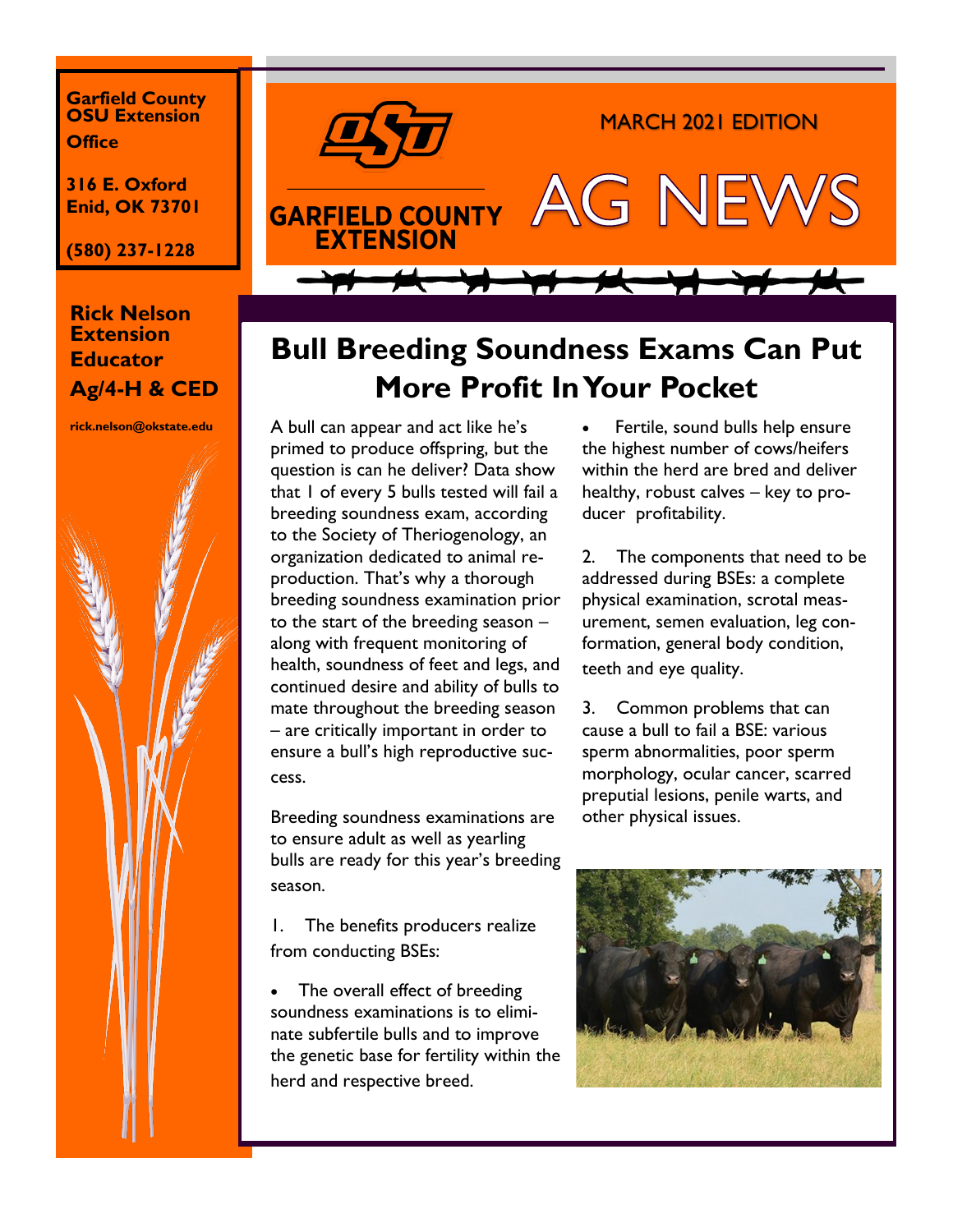## **[First Hollow Stem Update –](https://nam04.safelinks.protection.outlook.com/?url=http%3A%2F%2Fosuwheat.com%2F2021%2F02%2F26%2Ffirst-hollow-stem-update-2-26-2021%2F&data=04%7C01%7Crick.nelson%40okstate.edu%7C00b517c7777a45d5fe5408d8daab79a3%7C2a69c91de8494e34a230cdf8b27e1964%7C0%7C0%7C637) 2/26/2021**

by [Amanda De Oliveira Silva](https://nam04.safelinks.protection.outlook.com/?url=http%3A%2F%2Fosuwheat.com%2Fauthor%2Fadeoliveosu%2F&data=04%7C01%7Crick.nelson%40okstate.edu%7C00b517c7777a45d5fe5408d8daab79a3%7C2a69c91de8494e34a230cdf8b27e1964%7C0%7C0%7C637499777301492404%7CUnknown%7CTWF)

First hollow stem (FHS) is the optimal time to remove cattle from wheat pasture. This occurs when there is 1.5 cm (5/8" or the diameter of dime) of stem below the developing grain head ([full explanation\)](https://nam04.safelinks.protection.outlook.com/?url=http%3A%2F%2Ffactsheets.okstate.edu%2Fdocuments%2Fpss-2147-first-hollow-stem-a-critical-wheat-growth-stage-for-dual-purpose-producers%2F&data=04%7C01%7Crick.nelson%40okstate.edu%7C00b517c7777a45d5fe5408d8daa). To give you a point of reference, the average FHS date over the past 20 years at Stillwater is March 6.

The latest FHS results from our forage trials in Chickasha (Table 1) and Stillwater (Table 2) are listed below. A few more wheat varieties in Stillwater have reached or passed the 1.5 cm threshold.

The [Mesonet First Hollow Stem Advisor](https://nam04.safelinks.protection.outlook.com/?url=https%3A%2F%2Fwww.mesonet.org%2Findex.php%2Fagriculture%2Fcategory%2Fcrop%2Fwheat%2Fhollow_stem_advisor&data=04%7C01%7Crick.nelson%40okstate.edu%7C00b517c7777a45d5fe5408d8daab79a3%7C2a69c91de8494e34a230cdf8b) and the updates we provide give an indication of the FHS stem conditions in a particular area. However, because of the number of factors that can influence when FHS occurs, **it is extremely important to check for FHS on a field-by-field basis**.

**Table 1.** First hollow stem (FHS) results for each variety collected at Chickasha. Plots were planted on 09/29/2020. The threshold target for FHS is 1.5 cm (5/8″ or the diameter of a dime). The value of hollow stem for each variety represents the average of ten measurements from non-grazed plots. Varieties that have reached FHS are highlighted in red.

| <b>Varieties</b>       | <b>Date of measurement</b> |                     |      |
|------------------------|----------------------------|---------------------|------|
|                        | 2/5/2021                   | 2/24/2021 2/26/2021 |      |
|                        | ---- cm ----               |                     |      |
| Gallagher              | 0.20                       | 0.34                | 0.89 |
| Doublestop CL+         | 0.00                       | 0.00                | 0.00 |
| Strad CL +             | 0.00                       | 0.00                | 0.03 |
| <b>Smith's Gold</b>    | 0.09                       | 0.13                | 0.16 |
| Showdown               | 0.00                       | 0.06                | 0.09 |
| <b>Green Hammer</b>    | 0.11                       | 0.67                | 0.67 |
| <b>Baker's Ann</b>     | 0.04                       | 0.06                | 0.07 |
| Skydance               | 0.14                       | 0.20                | 0.20 |
| <b>OK Corral</b>       | 0.05                       | 0.13                | 0.22 |
| <b>Big Country</b>     | 0.03                       | 0.10                | 0.25 |
| <b>Uncharted</b>       | 0.05                       | 0.11                | 0.43 |
| <b>WB4269</b>          | 0.15                       | 0.37                | 0.51 |
| WB4401                 | 0.14                       | 0.34                | 0.49 |
| <b>WB4792</b>          | 0.04                       | 0.12                | 0.27 |
| <b>Bob Dole</b>        | 0.14                       | 0.37                | 0.55 |
| <b>SY Rugged</b>       | 0.06                       | 0.10                | 0.17 |
| <b>KS Dallas</b>       | 0.00                       | 0.00                | 0.00 |
| <b>KS Western Star</b> | 0.00                       | 0.00                | 0.09 |
| <b>KS Silverado</b>    | 0.00                       | 0.00                | 0.02 |
| <b>LCS Photon AX</b>   | 0.00                       | 0.00                | 0.00 |
| <b>LCS Chrome</b>      | 0.00                       | 0.00                | 0.02 |
| <b>AG Icon</b>         | 0.00                       | 0.00                | 0.00 |
| OK12716W               | 0.00                       | 0.00                | 0.00 |
| OCW03S580S-8WF         | 0.19                       | 0.32                | 0.47 |
| OK15MASBx7 ARS 8-29    | 0.04                       | 0.08                | 0.12 |
| OK15DMASBx7 ARS 6-8    | 0.00                       | 0.00                | 0.00 |
| <b>Average</b>         | 0.06                       | 0.13                | 0.22 |

This newsletter is published monthly by the Garfield County OSU Extension Center and is one way of communicating educational information. Reference to commercial products or trade names is made with the understanding that no discrimination is intended and no endorsement is implied.

Oklahoma State University, U.S. Department of Agriculture, State and local governments cooperating. Oklahoma Cooperative Extension Services offers its programs to all eligible persons regardless of race, color, national origin, gender, age, religion, disability, or status as a veteran and is an equal opportunity employer. Reference to commercial products or trade names is made with the understanding that no discrimination is intended and no endorsement by the Oklahoma Cooperative Extension Service is implied.